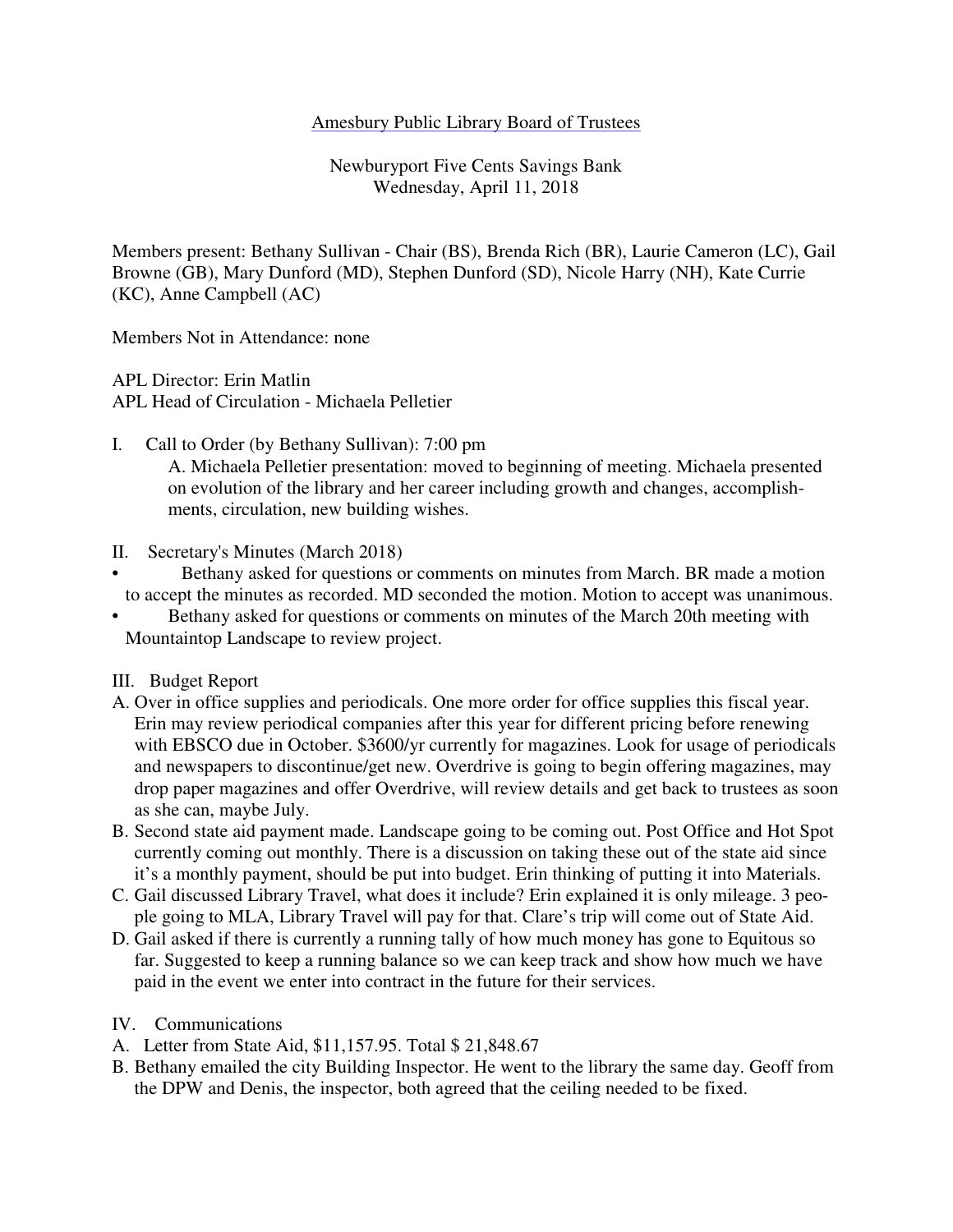### V. Director's Report

A. 1 vacant page position; should be posted after April vacation

# VI. Committee Reports

A. Library Task Force: Met with Mountaintop, Matt Bailey and Geoff Cyr from the DPW was present. Same plan in place for moving forward. Irrigation will need to be investigated. Geoff brought up maintenance and how will we keep up the work done.  $$9425$  original quote  $+ $1700$ maintenance.

## VII. Unfinished Business

- A. FY19 Budget Erin mentioned May 16th she is presenting to the City Council. Erin emailed Jim, CFO, about the budget and capital improvement. She hasn't heard back from him yet.
- B. The mayor will probably have his budget available to the public on or about May 8th.

#### VIII. New Business

- A. Approval of Request to Display Artwork GB made a motion to approve the policy with the capitalization of L in the fourth paragraph and 5th paragraph, that "they deem" inappropriate. SD seconded, motion to approve was unanimous.
- B. Request for Accommodations Policy Review: Discussed changes to the policy. Erin will make changes and board will review in May.
- C. Claims Return Procedure Final Review: reviewed and Erin will add to her procedures.
- D. Library Card Purchase: Library ran out of cards, needed to order them, first time in 3 years. Price had gone up a little. Cards have always been paid out of state aid. Erin looking for approval to pay invoice. GB made motion to pay the invoice for the library cards in amount of \$1100, seconded by BR. Vote was unanimous.
- E. Open, Sunday 5/27/18 for 350th 12-2, only first floor, no bathroom use. Pamphlets for patrons. Suzanne will be there for the hats. Erin taking comp time. Meghan will be paid. Meghan will have her Amesbury Eats easels for show. SD moved to move to unfinished business. GB made a motion to have library open 12-2, MD seconded. Vote was unanimous.
- F. Ceiling Issue in Main Room: Denis and Geoff came to library. Agreed the ceiling needs to be addressed. Suggested we find outside company to handle. Geoff was going to send Erin an estimate on what it could cost, she has not heard. Could take 3-7 days, all items removed, Circulation would need to relocate while they worked. 2 day prep, one to move everything. 4 paintings would need to be moved, stored. Meghan is aware. GB suggested going to Mayor and making him aware of the issue and how serious Denis and Geoff said the issue seems to be. The cracks are growing and increasing in numbers. Erin going to make appointment with Mayor and her and Bethany will attend.

# IX. Other

A. Amesbury 350th update - Amesbury Eats at Kitchen Local Event on March  $22<sup>nd</sup>$ .